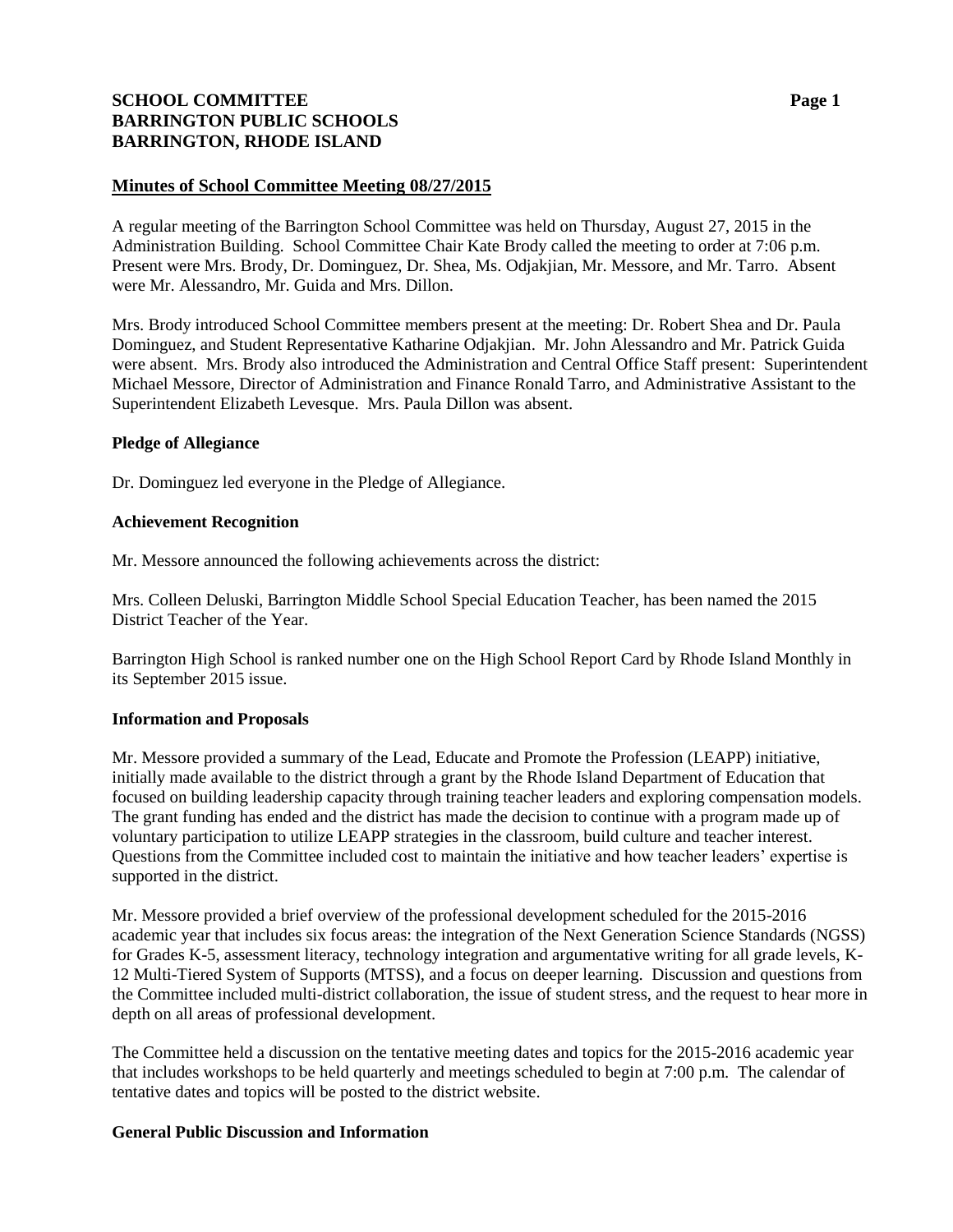# **SCHOOL COMMITTEE Page 2 BARRINGTON PUBLIC SCHOOLS BARRINGTON, RHODE ISLAND**

## **Minutes of School Committee Meeting 08/27/2015**

Mrs. Kathleen Crain, of 11 Briarfield Road, expressed concern regarding the school calendar with Barrington students beginning the school year earlier and finishing later than most districts in Rhode Island, as well as the temperature in classrooms that are not air-conditioned and the impact on teaching and learning. Mrs. Crain also addressed concerns relative to the need for greater depth of differentiated instruction at the lower grade levels. Mr. Messore listed a number of considerations that are factored into the school calendar including seven professional development days and major religious holidays. Mr. Messore also reported that work has started on tying student learning to the curriculum versus a grade.

Mrs. Maraidh Thomson, of 3 Ridgeland Road, stressed the need for equity across the district relating to student enrollment, as Nayatt School currently has a much larger number of students than the Sowams School causing classroom sizes to be much larger at Nayatt. Mr. Messore stated that the Administration continually monitors student enrollment and reevaluates the allocation of existing resources to meet teaching and learning needs.

## **Old Business from Superintendent and Staff**

Mr. Tarro reported that the Barrington Middle School Building Subcommittee met on August 11, 2015 with the attorney for feedback on the contract document with Kaestle Boos Associates (KBA). Once the contract document is finalized, the Building Committee will meet as a whole to then make a recommendation to the School Committee. Questions from the Committee include an estimated timeline for a recommendation to the School Committee and clarification on the timeline imposed by the School Building Authority. Mr. Tarro confirmed that it is his expectation that the Building Committee will meet the October 1, 2015 deadline for the Letter of Intent for a major projects program.

Mr. Tarro reported that the planning and visioning process for the Barrington Middle School building project will begin on September 16-17, 2015 with Dr. Frank Locker, educational planner. The planning sessions will include up to 50 individuals, 25 from the school side and 25 from the community including Town of Barrington representatives. A closing visioning session is also scheduled for October 2, 2015. Mr. Tarro asked the Committee for input on the recruitment process for population of the planning and visioning work group.. The Committee asked the Administration to consult with KBA, in consideration of its expertise with prior educational building projects, for support on the process.

Mr. Messore and Mr. Tarro provided a report on the district enrollment for Grades K-5 that included actual enrollment comparisons to district budget projections and New England School Development Council (NESDEC) projections. Mrs. Brody invited members of the public to address the Committee at this time. Mrs. Sarah O'Brien, of 88 Boyce Avenue, asked about the overall enrollment numbers for Barrington Middle School and Barrington High School, and Mr. Tarro provided the data. Discussion ensued on how to allocate resources to best support increased enrollment following Mrs. Thomson's question on allocation of resources in regard to teacher assistants, buses, and lunch monitors.

Mr. Messore provided an update relative to the District Strategic Communication Plan, noting the communication shared with parents over the summer months relative to student bus transportation and 1:1 technology implementation at Barrington High School. Mr. Messore also reported on his initial research on the exploration of a new district website design including potential costs; it was the consensus of the School Committee at the Policy Planning Workshop that the current format of the district website is insufficient to accommodate best practice options. The Committee agreed to hold a discussion at a future meeting relative to a possible new website design once a proposal is received by Mr. Messore.

Mr. Tarro reported that the Budget Forecasting Committee met on August 26, 2015 to discuss and review NESDEC projections, actual enrollment, and assumptions relative to state aid funding. This Committee will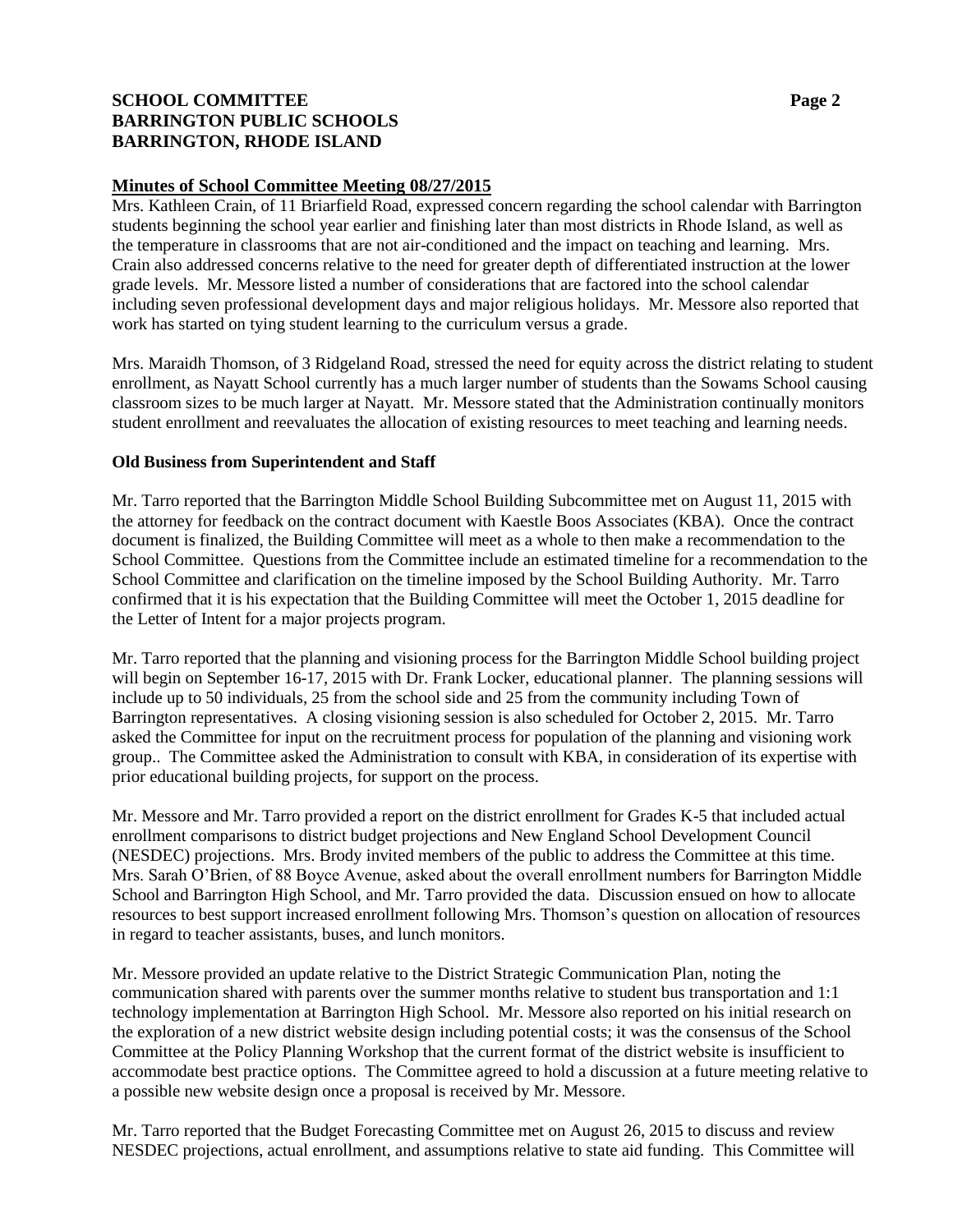# **SCHOOL COMMITTEE Page 3 BARRINGTON PUBLIC SCHOOLS BARRINGTON, RHODE ISLAND**

### **Minutes of School Committee Meeting 08/27/2015**

meet next on October 14, 2015 at which time Mr. Tarro and Ms. Kathy Raposa, Town of Barrington Finance Director, will present additional information for rolling out the projected town budget document.

### **Old Business from School Committee**

No old business from the School Committee was presented at this time.

### **New Business from Superintendent and Staff**

**Dr. Dominguez moved and Dr. Shea seconded to accept the recommendation of the Superintendent with respect to the appointment of Sara Kelley, NA, Special Education Teacher Assistant. The motion passed 3-0 with Mrs. Brody, Dr. Dominguez, and Dr. Shea voting in the affirmative for the motion.**

**Dr. Dominguez moved and Dr. Shea seconded to accept the recommendation of the Superintendent with respect to the appointment of Cynthia Lucock, HS, Geometry. The motion passed 3-0 with Mrs. Brody, Dr. Dominguez, and Dr. Shea voting in the affirmative for the motion.**

Mr. Messore noted that this is part of a shared position for Geometry at Barrington High School. Mrs. Lucock will teach classes in the morning, and Mr. Jason Appel will teach classes in the afternoon.

## **Dr. Dominguez moved and Dr. Shea seconded to accept the recommendation of the Superintendent with respect to the appointment of Lynn Rathbone, NA, Teacher Assistant. The motion passed 3-0 with Mrs. Brody, Dr. Dominguez, and Dr. Shea voting in the affirmative for the motion.**

Mr. Messore announced the leave of absence for Mrs. Sara Cabral, HM, Grade 5; and the resignations of Mrs. Sally Collins, MS, Guidance Clerk; Mrs. Rosemarie Gillooly, MS, Reading Specialist; Mr. Christopher Keller, HS, Girls Basketball Assistant Coach; and Mr. Robert Perry, HS, Latin.

**Dr. Dominguez moved and Dr. Shea seconded to approve the recommendation of the Superintendent with respect to the request for home schooling for the named individual. The student name was not identified publicly. The motion passed 3-0 with Mrs. Brody, Dr. Dominguez, and Dr. Shea voting in the affirmative for the motion.**

**Dr. Dominguez moved and Dr. Shea seconded to approve the monthly expenditures for June in the amount of \$7,712,511.68. The motion passed 3-0 with Mrs. Brody, Dr. Dominguez, and Dr. Shea voting in the affirmative for the motion.**

**Dr. Dominguez moved and Dr. Shea seconded to approve the monthly expenditures for July in the amount of \$1,290,863.24. The motion passed 3-0 with Mrs. Brody, Dr. Dominguez, and Dr. Shea voting in the affirmative for the motion.**

Mr. Tarro reported that four sealed bid proposals were received for physical therapy services. Information was provided to the Committee for its reference prior to the meeting. It was recommended by the Administration to award the bid to the lowest qualified evaluated bidder, Bristol County Rehabilitation Services Inc., of Middletown, RI, for a period of three years with options for two additional one year extensions.

**Dr. Dominguez moved and Dr. Shea seconded to award the bid for physical therapy services to**